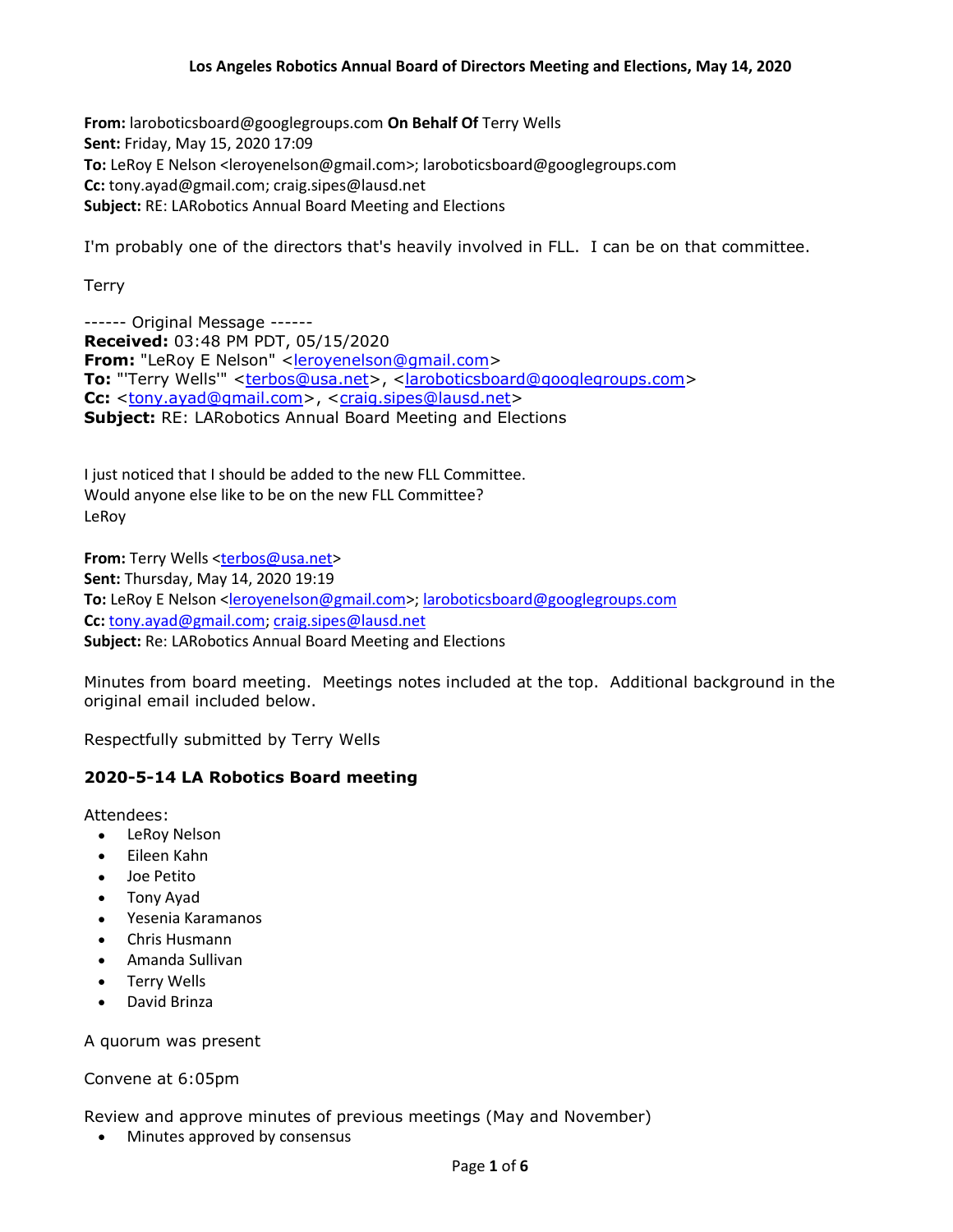Review and approve liability insurance renewal

LeRoy will renew insurance. He will also ask for a discount if possible. Approved by consensus.

Review interim financial reports for the fiscal year, which ends June 30

David Brinza reviewed the SCRRF portion of the reports and found no issues.

Elect directors

- LeRoy moved to renew the 6 expiring directors to continue for another 2-year term. Approved by consensus.
- Tony Ayad will come onboard as a director (1-year term) in support of FLL. Approved by consensus.

Elect officers: President, Vice President, Secretary, Treasurer

- Joe will accept the presidency, but is looking for ideas in support of the continuing health and development of the organization.
- David, Terry, and LeRoy accepted their roles again.
- Slate of officers approved by consensus.

Review committees and select committee chairs

- audit Tarek
- FLL Tony
- NTG LeRoy
- SCRRF Joe
- Special Projects Eileen
- Website LeRoy

Assign committee members

• See grids below for details

Committee reports: Audit, FLL, NTG, SCRRF, Special Projects, Website Activities during the last year

- Audit Tarek reviewed the books twice within the last year.
- SCRRF scrimmage at DaVinci was successful.

Plans for the next year

- FLL cutting expenses, virtual events, expecting half the teams
	- o Tony can support the 2020 virtual season, but cannot support finding venues for 2021. Tony will not stick LA Robotics with the role when he leaves. Will transfer to FIRST California.
- NTG may not have a Vex season due to LAUSD restrictions. We'll see how the situation evolves.
- Special Projects if and when an FRC season can happen, many teams may have money issues. Perhaps we can offer grants to help teams get registered.
- Website Maintaining. If anyone wants updates, send them to LeRoy.
- SCRRF
	- $\circ$  § In a period of transition. We may be more of a support role than outright host.
	- o § Word from other teams is that supported work sessions are very valuable, perhaps moreso than simply a scrimmage. Example is the open weekend sessions at DaVinci.
	- o § Workshops are needed. We should look into leveraging opportunities.
	- o § LA Community Slack has FRC focus. Joe will send details.
	- o § Possibility of design competition (e.g. CAD-a-thon)
	- o § Discussion to continue as more information becomes available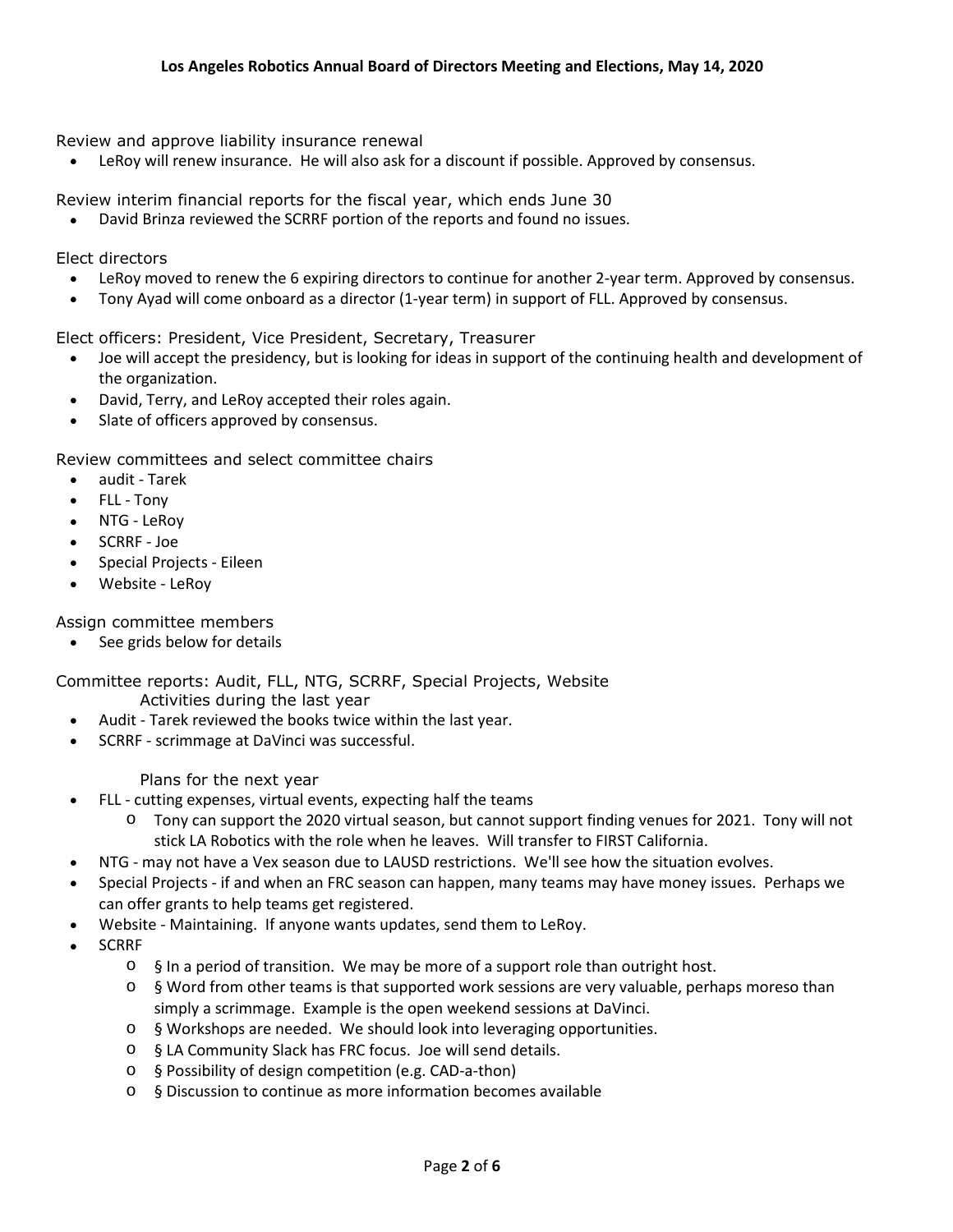Schedule next meeting(s)

- Early November for next board meeting
- Joe would like a monthly meeting for SCRRF committee, dates will be emailed.

Meeting adjourned at 7:08pm

------ Original Message ------ **Received:** 02:48 AM PDT, 05/11/2020 **From:** "LeRoy E Nelson" <leroyenelson@gmail.com> **To:** <laroboticsboard@googlegroups.com> **Cc:** <tony.ayad@gmail.com>, <craig.sipes@lausd.net> **Subject:** LARobotics Annual Board Meeting and Elections

Dear Los Angeles Robotics Board of Directors:

LA Robotics is supposed to hold a two-hour regular Board Meeting and Elections in early May and a one-hour regular Board Meeting in early November each year. These meetings are held via teleconference. Preparing for and attending these two meetings are the main responsibilities of Directors. We need six Directors for a quorum, but all Directors who wish to be reelected and all prospective Directors should attend the May meeting. Guests are also welcome.

The four Officers and the SCRRF Committee Chair are available to meet in the evenings on **Thursday May 14** and **Friday May 15, 2020**. We need at least one more Director for a quorum.

Please **Reply to All** if you have not yet confirmed your availability on **Thursday May 14** and **Friday May 15** at **6:00- 9:00 PM**. I added an extra hour because we may need more time this year for the discussion of the challenges confronting our programs, especially SCRRF, but we can leave the in-depth discussions to the end of the meeting for those who are interested. The Friday meeting is a backup in case we decide to continue the discussion of programs or in case we fail to achieve a quorum on Thursday.

Please also let us know if you would like to change positions or committee assignments, add agenda items, resign from the Board, or nominate new Directors.

President Joe Petito can confirm the meeting date after one or more Directors respond with their availability to achieve a quorum. We can use my local PowWowNow teleconference dial-in numbers unless everyone attending is willing to use Skype or Zoom:

## **1-213-289-3444, PIN: 902666**

Here are the standard agenda items for the annual May Board meeting:

Review and approve minutes of previous meeting Review and approve liability insurance renewal Review interim financial reports for the fiscal year, which ends June 30 Elect directors Elect officers: President, Vice President, Secretary, Treasurer Review committees and select committee chairs Assign committee members Committee reports: Audit, FLL, NTG, SCRRF, Special Projects, Website Activities during the last year Plans for the next year Schedule next meeting(s)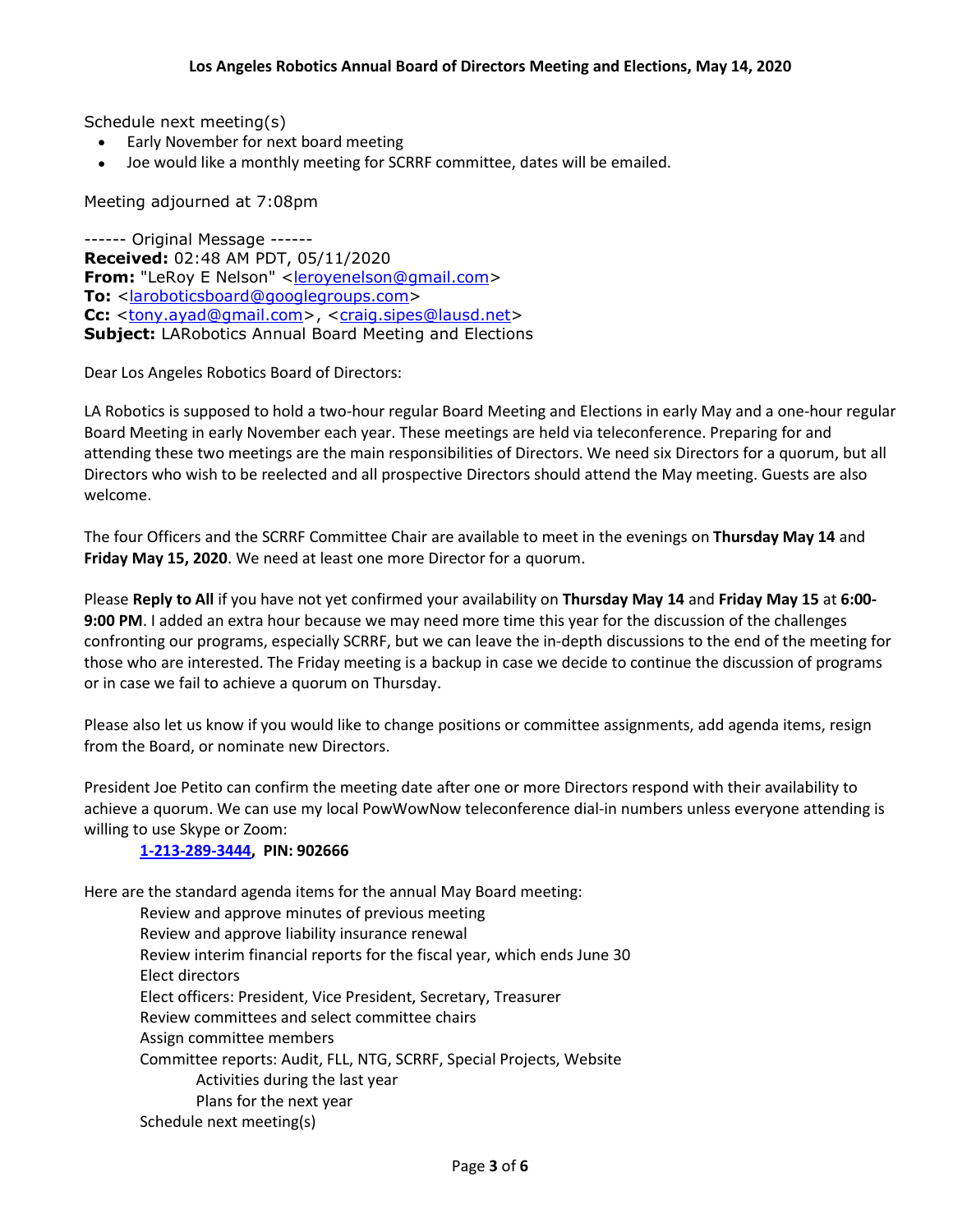COVID-19 is presenting unprecedented challenges to our robotics programs. Many *FIRST* and VEX Robotics Regional and World championships had to be cancelled in March and April. The VEX IQ State Championships on March 7 and 8 were among the last events held in California. Public Health restrictions may not allow schools to hold robotics events until an effective treatment and/or vaccine is widely available. The entire 2020-21 robotics season is at risk for all programs.

- SCRRF
	- o We probably won't be allowed to hold Fall Classic this year.
	- o Does SCRRF still have a worthwhile role to play?
	- o This discussion could take longer than we can fit in a two-hour meeting.
- VEX IQ Challenge / Nelson Team Grants

then.

- o New game announced April 25 with larger field (\$137 per team, \$547-\$1,093 per league).
- o REC Foundation has not announced a backup plan in case schools can't hold events in the Fall.
- o Grants, team registrations, and leagues on hold until we can confidently schedule events in LAUSD. LAUSD schools are scheduled to reopen on August 14, 2020, so we should know more by
- o If we can't confidently schedule leagues to start by November, we could:
	- Hold tournaments in January or early February instead.
	- **Hold LAUSD-only leagues and championships in February May.**
	- **Hold LAUSD-only tournaments and championships in April and May.**
- FLL
	- o LARobotics became LA FLL Affiliate Partner as of May 1, replacing Girl Scouts of Greater LA.
	- o The host school district for multiple events announced that events will not be allowed in the Fall.
	- o *FIRST* is developing a backup plan in case schools can't hold tournaments in the Fall.
	- o The backup plan could significantly of our role and revenue as Affiliate Partner.
	- o Tony Ayad suggested delaying this discussion until *FIRST* officially announces its backup plan or decides it is not needed.

## **Agenda Item Background Information**

**Minutes** for the **Board Meeting** held on May 8, 2019 and the **Executive Committee Meeting** held on November 5, 2019 are attached. We did not have a quorum for the November Board meeting, but all officers were present, so we held an Executive Committee Meeting instead to address the time-sensitive issues.

**Liability Insurance.** We need General Liability coverage to get Directors & Officers Liability coverage. LAUSD requires us to provide expanded coverage to host robotics events on their campuses. I secured expanded coverage for the VEX IQ State Championship in March. However, I subsequently had to find a new school site, which elected to host the event itself along with Local District East, so the expanded coverage was not actually needed. The expanded coverage would still be required if we could hold FLL tournaments on LAUSD campuses again this Fall. Although LAUSD is the only school district that currently requires the extended coverage, it makes good sense to have it if we are hosting events for youth or renting trucks. We could drop the extended coverage if we are certain that we will not host any events this year. I recommend that we keep the extended coverage, because continuing it is easy, but adding it is difficult. The insurance policies are available here in case anyone would like to review them:

General Liability Policy Directors & Officers Policy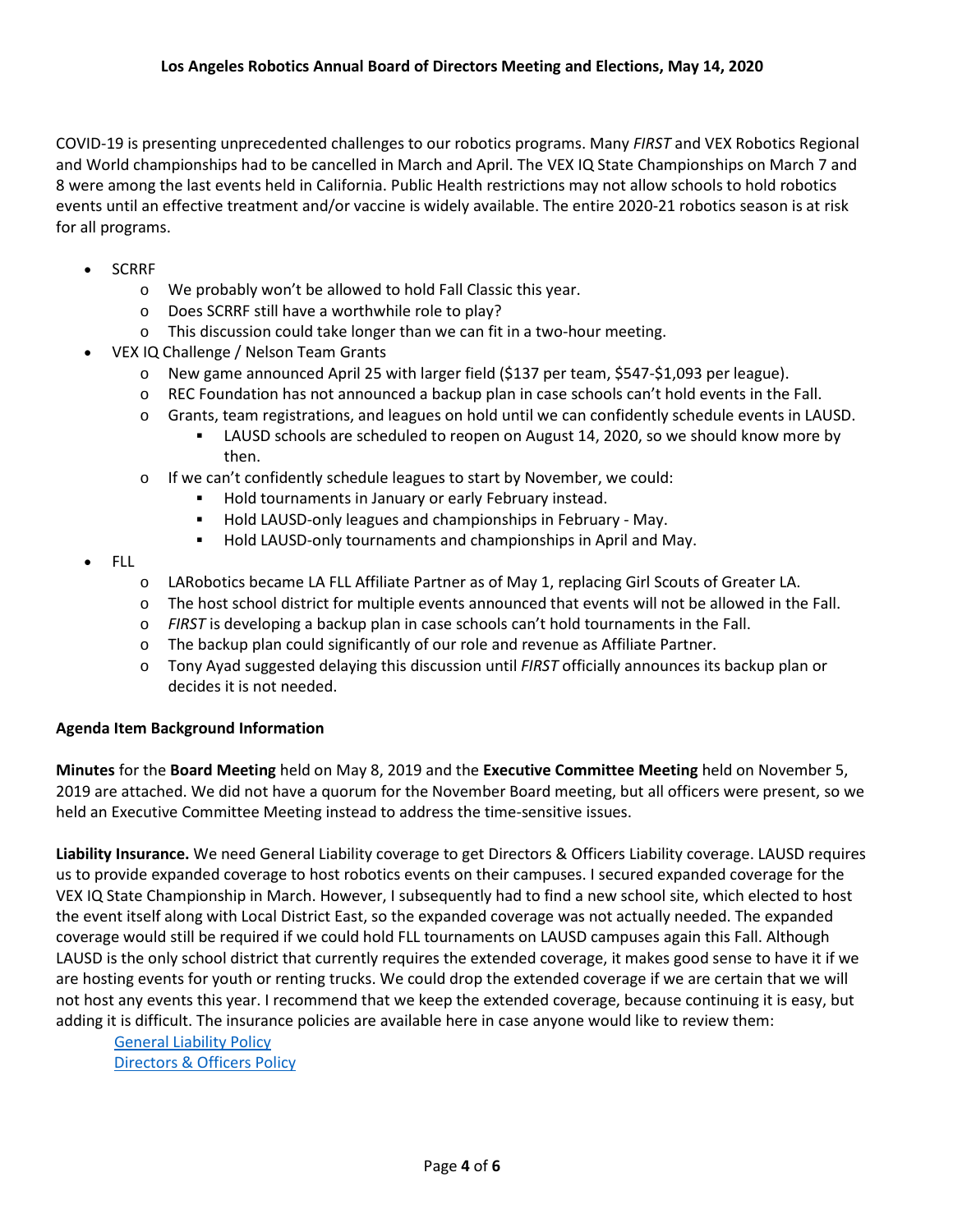| Coverage                                          | 2019       | 2020       |
|---------------------------------------------------|------------|------------|
| <b>Commercial General Liability</b>               | \$1,324.00 | \$1,324.00 |
| <b>Commercial Auto Liability</b>                  |            | 250.00     |
| <b>Improper Sexual Conduct and Physical Abuse</b> |            | 1000.00    |
| Directors & Officers Liability                    | 660.00     | 660.00     |
| Total                                             | \$1,984.00 | \$3,234.00 |

Here is a summary of the annual premiums for our policies:

**Financial Reports.** The one-page **Financial Report Summary** for the first 10 months of Fiscal Year 2019 (from July 1, 2019 through April 30, 2020) is attached. This provides an overview of revenue and expenses by program for FY 2017, 2018, and 2019 to date. The Summary and the complete 50-page **Financial Reports** are posted online at: http://larobotics.org/FinancialReports.html

Each section of the full Financial Reports begins with a large program name (**LARobotics, FLL, NTG, Other, SCRRF**) at the bottom of the account balances page. The officers and Audit Committee members are invited to review the full Financial Reports and let me know if they notice any problems or have any questions. Noteworthy items in the financial reports:

- SCRRF: Our expenses were minimal in FY 2019. No scholarships were awarded in FY 2018 or FY 2019.
- FLL: It is unknown when or if Girl Scouts of Greater LA will transfer any remaining FLL Account Balance to LARobotics. LARobotics transferred the remaining FLL Account Balance of \$21,348.25 to GSGLA in June 2014. Tony Ayad advanced (loaned) \$5,000 to LARobotics for FLL to cover expenses until a transfer from GSGLS or event registration fees are received. If we do not receive event registration fees as planned, we will need to renegotiate the agreement with Tony that the Executive Committee approved at the November 5, 2019 meeting. See the minutes for details.
- NTG: Pending income and expenses from the VEX IQ State Championships are posted as NTG Receivables (\$11,700 for registrations) and NTG Payables (\$1,920 for custodial overtime), respectively. Expense reports have not yet been received for food expenses for volunteers. LeRoy spent an additional \$4,830 on equipment and supplies that he ordered on Amazon, for which he received a 5% discount and a tax deduction and LARobotics received a 0.5% rebate. LARobotics now has three 4k-5K lumen projectors and 9'x12' screens, eight 24" monitors, and four wide angle HD USB field cameras mounted on microphone stands plus supporting cables and electronics available for events. Blue table skirts, 6' tall blue and white pipe and drape, and stanchions purchased by LARobotics for the State Championship are also available for other events. You can see this equipment in use here.

**Directors**. The two-year terms of the following Directors expire after the May elections, so they will need to be reelected as Directors if they wish to continue on the Board. Here are their current positions and committee assignments:

| <b>Director Name</b> | <b>Office</b> | <b>Chair / Program</b>      | <b>Committees</b>   |
|----------------------|---------------|-----------------------------|---------------------|
| Joe Petito           | President     |                             | <b>SCRRF</b>        |
| <b>Terry Wells</b>   | Secretary     |                             | <b>SCRRF</b>        |
| LeRoy Nelson         | Treasurer     | Nelson Team Grants, Website | NTG, SCRRF, Website |
| Eileen Kahn          | Director      | <b>Special Projects</b>     | <b>SCRRF, SP</b>    |
| <b>Greg Vallone</b>  | Director      | Audit                       | Audit, NTG, SP      |
| Yesenia Karamanos    | Director      |                             | Audit, NTG, SP      |